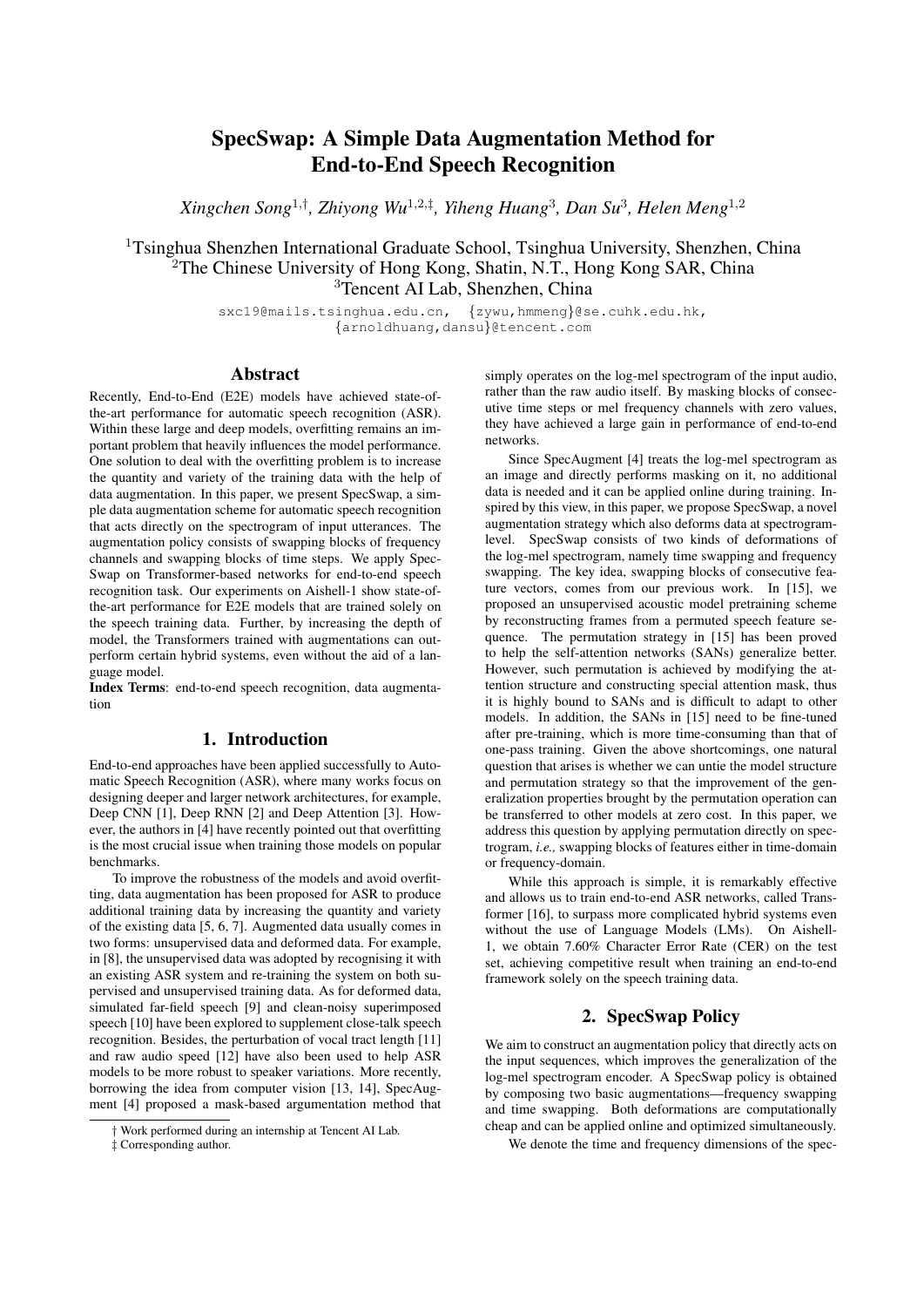trogram as  $\mu$  and  $\tau$  respectively. A policy is made up by the following choices:

- 1. Frequency swapping with parameter  $F$ : A block size  $f$ is chosen from a uniform distribution from 0 to  $F$ . The consecutive log-mel frequency channels  $[f_0, f_0 + f]$  and  $[f_1, f_1+f]$  are then swapped, where  $f_0$  and  $f_1$  are chosen from [0,  $\tau - 2f$ ) and [ $f_0 + f$ ,  $\tau - f$ ], respectively.
- 2. Time swapping with parameter  $T$ : A block size  $t$  is chosen from a uniform distribution from  $0$  to  $T$ . The consecutive time steps  $[t_0, t_0 + t)$  and  $[t_1, t_1 + t)$  are then swapped, where  $t_0$  and  $t_1$  are chosen from  $[0, \mu - 2t)$ and  $[t_0 + t, \mu - t)$ , respectively.

Figure 1 shows examples of the individual augmentations as well as combined augmentation applied to a single input.



Figure 1: *Augmentations applied to the base input, given at the top. From top to bottom, the figures depict the log-mel spectrogram of the base input with no augmentation, time swapping, frequency swapping and all augmentations applied. The red box and blue box indicate the areas that were swapped in the original input.*

### 3. Model

In this section, we review Transformer-based networks and introduce some notations to parameterize them. We also introduce the learning rate schedules we used to train the networks because they are actually an important factor in determining performance, even more so when augmentation is applied.

#### 3.1. Transformer Network Architectures

As shown in Figure 2, the main components of the Transformer networks [16] include an encoder, transforming the source sequence to generate a high-level representation, and a decoder generating the target sequence. The decoder models discrete tokens as a conditional language model by consuming the previously emitted characters as well as the encoder representation to calculate the probability of target sequence. Both encoder and decoder use self-attention to learn the relationship between the input and output sequence.

Instead of using a CNN for down-sampling the input spectrogram, we stack three consecutive feature vectors with a frame-skipping rate of three after applying the augmentation methods. The features are then passed through an encoder consisting of  $E$  stacked transformer blocks to yield a series of atten-



Figure 2: *Transformer architecture.*

tion vectors. The attention vectors are fed into a D-layer transformer decoder, which yields the tokens for the transcript. We use same settings for both encoder blocks and decoder blocks with a per-block configuration of 4 attention heads, the model dimension  $d_{model} = 256$  and feed-forward inner-layer dimension  $d_{inner} = 2048$ .

#### 3.2. Learning Rate Schedules

The learning rate schedule turns out to be an important factor in determining the performance of self-attention networks, especially so when augmentation is present. Here, we first introduce the training schedule that was originally described in Transformer [16]:

$$
lrate = k * d_{model}^{0.5} * min(n^{-0.5}, n * warmup_n^{-1.5})
$$
 (1)

where  $n$  is the step number,  $k$  is a fixed scalar, and the learning rate increases linearly for the first  $warmup<sub>n</sub>$  training steps and decreases thereafter proportionally to the inverse square root of the step number. The problem with this schedule is that the learning rate cannot be reduced to a suitable value within a tolerable time<sup>1</sup>, resulting in the model still using a higher learning rate to update the parameters in the later stages of training.

To address this problem, we adopt a *dynamic schedule*, in which the magnitude of the decrease in learning rate can be dynamically adjusted according to the performance of the model on the validation set. Formally, this schedule can be parameterized by three factors  $(m, v, s)$ -the model will perform up to m epochs and the scalar  $k$  in Eq.1 will be divided by  $s$  if validation loss doesn't decrease for  $v$  epochs during the training process.

The two dynamic schedules we use are given as the following:

- 1. DQ (Dynamic Quick):  $(m, v, s) = (200, 4, 10)$
- 2. DB (Dynamic Basic):  $(m, v, s) = (200, 8, 2)$

<sup>&</sup>lt;sup>1</sup> Consider  $k = 2.3$ ,  $warmup_n = 20000$ , at least 20*G* steps need to be conducted to reduce the learning rate from peak value ( $1e - 3$ ) to appropriate value (1 $e - 6$ ).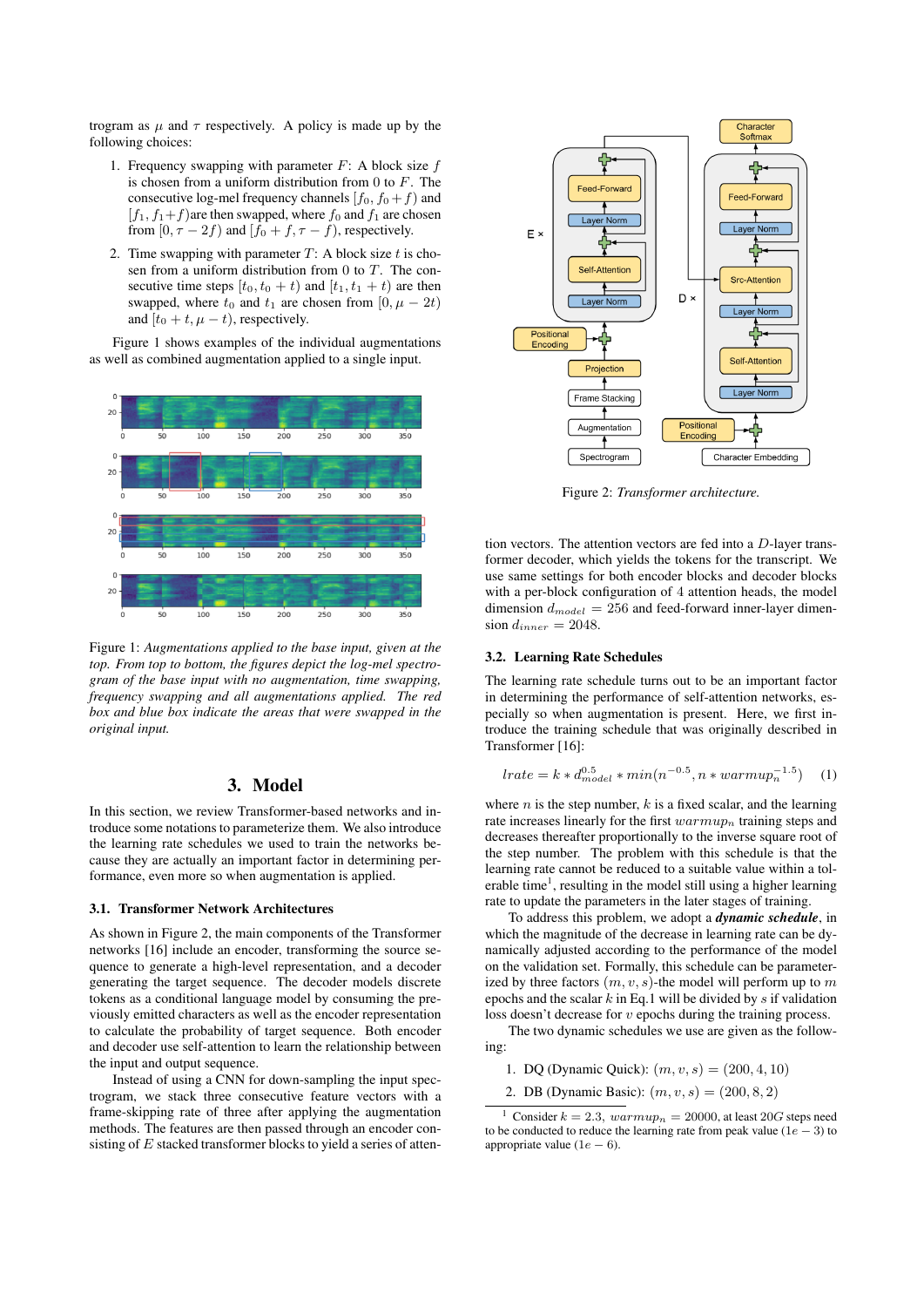### 4. Experiments and Analyses

In this section, we describe our experiments on a public Mandarin speech corpus Aishell-1 [17]. The training set contains about 150 hours of speech (120,098 utterances) recorded by 340 speakers. The development set contains about 20 hours (14,326 utterances) recorded by 40 speakers. And about 10 hours (7,176 utterances) of speech is used as test set. The output alphabet of target text consists of 4233 classes, including 4230 chinese characters and three special tokens, such as <SOS>, <EOS> and <unk>.

All the acoustic features used in this paper are 40 log-mel filter-bank features extracted using Kaldi [18] with global cepstral mean and variance normalization. Beside the filter-bank features, we did not employ any auxiliary features. During training, Adam [19] optimizer  $(\beta_1 = 0.9, \beta_2 = 0.98, \epsilon =$  $1e - 9$ ) is used to train our model with a batch size of 10000 frames. We choose  $warmup_n = 140000, k = 11, dropout =$  $0.2, labelsmooth = 0.2$  for all experiments. In order to do evaluation, we save the model parameters of 5 best epochs according to the validation sets and average them at the end of training. We use character error rate (CER) as the evaluation metric. The beam search is carried out with a beam size of 15 and length penalty of 0.6. Language model was not used during decoding.

#### 4.1. Hyperparameter Searching

To determine the best hyperparameters for spectrogram augmentation that satisfies the aforementioned definition, we conducted the following experiments. We use schedule DQ to train our baseline transformer ( $E = 12, D = 6$ ), which is denoted as 12Enc-6Dec, on various settings of swap-related parameters. Figure 3 shows the CER of different maximum length of frequency-block,  $F = 4$  and  $F = 7$ , at different maximum length  $\overline{T}$  of time-block. We observe that SpecSwap improves the baseline result (9.98%) in all cases and the best setting  $(F = 7, T = 40)$  is selected for the rest of the experiments.

#### 4.2. SpecSwap and LR Schedule

The experimental results of varying network structures, schedules and policies are shown in Table 1. A shallow configuration (*i.e.* 4-layer encoder with 2-layer decoder) is not sufficient for the task. Without using SpecSwap, the CER reduces from 15.36% to 9.11% on the test set as we increase the model depth from 04Enc-02Dec to 48Enc-24Dec. The improvement is less significant between 24Enc-12Dec and 12Enc-06Dec (only 3% relative reduction), which seems to be a symptom of overfitting. However, when using SpecSwap, we see that augmentation consistently improves the performance of the trained network, and that the benefit of schedule DB is more apparent with augmentation.

It is worth noting that for all experiments, we use not only dropout [20] but also label-smoothing [21] to prevent overfitting. The results in Table 1 reveal that SpecSwap is additive with other regularization techniques (dropout [20], labelsmoothing [21]), which further improved our result to 7.60% with the 48Enc-24Dec setup.

#### 4.3. Ablation study: SpecSwap Decomposed

So far, we have seen encouraging results. In this section, we perform an ablation study to explore the effects of each operation in SpecSwap. We ran model 12Enc-06Dec using training schedule DB for all settings (Table 2). It turns out that

Table 1: *Aishell-1 test CER (%) evaluated for varying network structures, schedules (Sch) and policies (Pol). SS denotes Spec-Swap with configuration of*  $F = 7$  *and*  $T = 40$ *.* 

| Models      | Size    | Sch                  | Pol                      | CER $(\% )$                  |
|-------------|---------|----------------------|--------------------------|------------------------------|
| 04Enc-02Dec | 10.61M  | DQ                   | None                     | 15.36                        |
| 08Enc-04Dec | 19.02M  | DO                   | None                     | 10.83                        |
| 12Enc-06Dec | 27.43M  | DQ<br>DO<br>DB<br>DB | None<br>SS<br>None<br>SS | 9.98<br>8.88<br>9.88<br>8.59 |
| 24Enc-12Dec | 52.66M  | DO<br>DO<br>DB<br>DB | None<br>SS<br>None<br>SS | 9.68<br>8.39<br>9.61<br>7.85 |
| 36Enc-12Dec | 68.43M  | DO<br>DO<br>DB<br>DB | None<br>SS<br>None<br>SS | 9.24<br>8.27<br>9.25<br>7.71 |
| 48Enc-24Dec | 103.12M | DQ<br>DO<br>DB<br>DB | None<br>SS<br>None<br>SS | 9.11<br>8.01<br>9.08<br>7.60 |

both swapping operations contribute to performance gain. However, frequency swapping is less effective compared with time swappping, which indicates that the major improvement comes from time-domain.

Table 2: *Ablation study of SpecSwap, comparing frequency swapping (hyperparameter* F*) and time swapping (hyperparameter* T*).*

| F | T  | CER $(\%)$ |
|---|----|------------|
| 0 | 0  | 9.88       |
| 0 | 40 | 8.91       |
| 7 | 0  | 9.61       |
| 7 | 40 | 8.59       |
|   |    |            |

#### 4.4. Composition Study: Integrating Other Methods

The natural next step is to determine whether we can achieve further improvements when combining other augmentation methods within a single training, *i.e.,* using audio-level augmentation method, namely Speed Perturb [12], to change the speed of the audio signals first, and then sequentially applying Spec-Swap and SpecMask<sup>2</sup> for those spectrograms calculated from perturbed audios.

The results in Table 3 indicate that all methods help the model to generalize better and can supplement each other. This also reveals that none of them can completely solve the overfitting problem when using them alone. The End-to-End model

Here we denote SpecAugment [4] as SpecMask since we only adopt time and frequency masking and discard time wrapping as suggested in [4].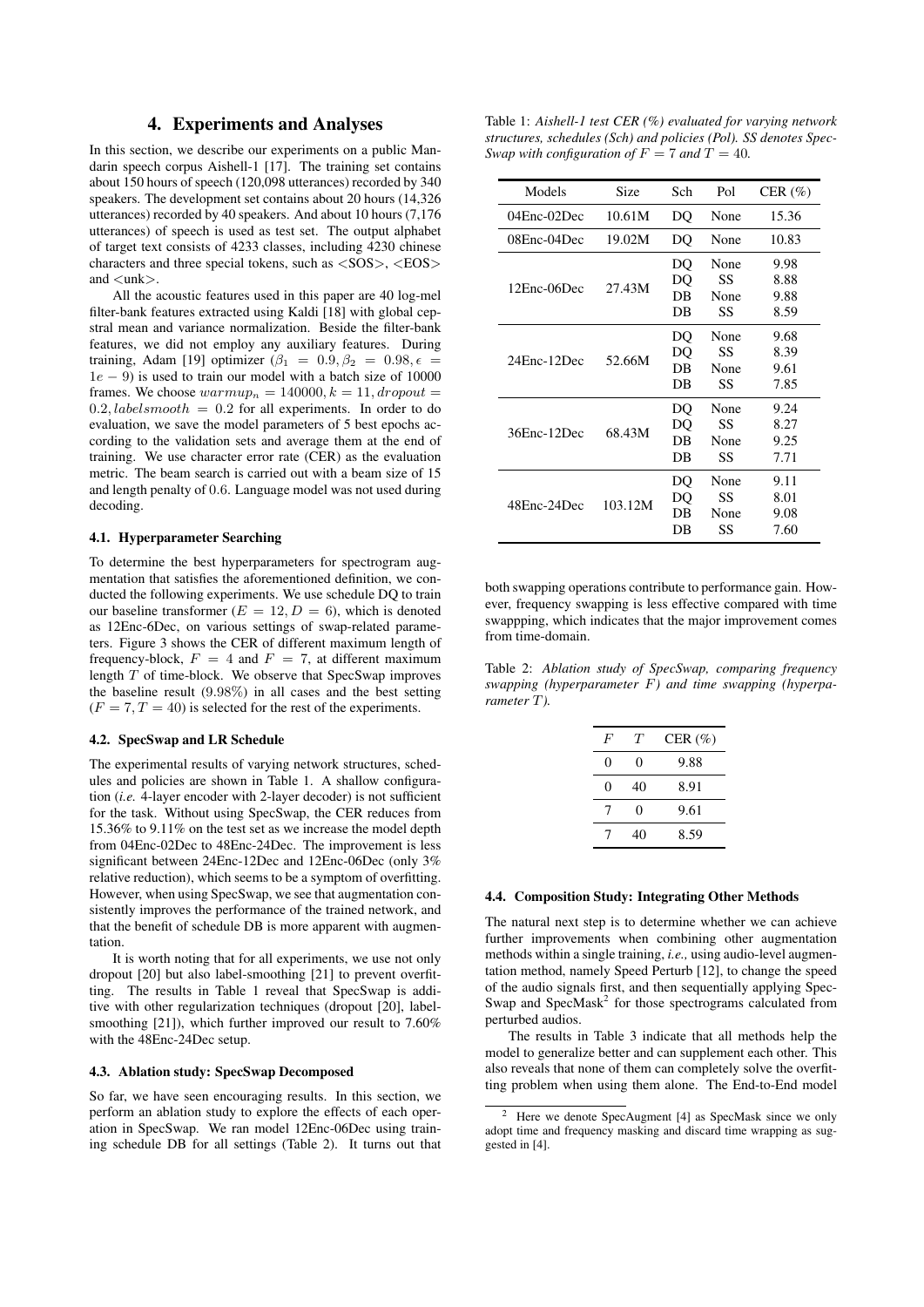

Figure 3: *CER results of hyperparameter searching.*

needs a more powerful method to fully exploit its potential and we will leave this to our future work.

Table 3: *Results on different augmentation methods. Model 12Enc-6Dec and schedule DB are used for all settings.*

| Augmentation                              | CER $(\% )$ |
|-------------------------------------------|-------------|
| None                                      | 9.88        |
| SpecMask <sup>2</sup> ( $F = 7, T = 40$ ) | 8.47        |
| SpecSwap $(F = 7, T = 40)$                | 8.59        |
| Speed Perturb (speed = $0.9$ , 1.0, 1.1)  | 8.67        |
| Composition                               | 7.87        |

#### 4.5. Comparison with Hybrid/E2E Models

Lastly, we give a CER comparison with other approaches in Table 4. For Hybrid approach, results marked with (\*) were kaldi official results retrieved from the version "c7876a33", where speaker adaptation with i-vectors were used to help the model generalize better to unseen testing speakers. For the end-to-end approach, we limit the evaluation to systems without any external data and language model fusion to examine the effectiveness of the approach. Besides, we also approximate the number of parameters based on the description in the previous studies.

In Table 4, our 24Enc-12Dec setup (with DB schedule) get 9.61% CER, which performs much better than LAS model [23] and Transformer model [24], meaning that our baseline is competitive. With SpecSwap, we further reduce CER to 7.85%, yielding a 18.3% relative reduction.

When comparing to the best hybrid models, our largest model outperforms certain systerms even without using language model. Given the potential of the models, it is strongly suggested that better results can be obtained by shallow fusion [25] and joint decoding [25] with external language model.

Table 4: *CER comparison with Hybrid and End-to-End models.*

| Model                     | Augment       | LM     | Size             | CER $(\% )$ |  |  |  |  |
|---------------------------|---------------|--------|------------------|-------------|--|--|--|--|
| Hybrid Approach           |               |        |                  |             |  |  |  |  |
| kaldi/nnet $3$ [18] $(*)$ | speed perturb | n-gram |                  | 8.64        |  |  |  |  |
| TDNN-HMM [17]             | speed perturb | n-gram |                  | 8.42        |  |  |  |  |
| TDNN-LFMMI [17]           | speed perturb | n-gram |                  | 7.62        |  |  |  |  |
| kaldi/chain $[18]$ (*)    | speed perturb | n-gram |                  | 7.45        |  |  |  |  |
| End-to-End Approach       |               |        |                  |             |  |  |  |  |
| <b>RNN-T [22]</b>         |               |        |                  | 11.82       |  |  |  |  |
| LAS [23]                  |               |        | $\approx 156.1M$ | 10.56       |  |  |  |  |
| Transformer [24]          |               |        | $\approx$ 48.5M  | 10.00       |  |  |  |  |
| $SA-T$ [22]               |               |        |                  | 9.30        |  |  |  |  |
| Ours                      |               |        |                  |             |  |  |  |  |
| 24Enc-12Dec               |               |        | 52.66M           | 9.61        |  |  |  |  |
| 24Enc-12Dec               | SpecSwap      |        | 52.66M           | 7.85        |  |  |  |  |
| 48Enc-24Dec               | SpecSwap      |        | 103.12M          | 7.60        |  |  |  |  |

# 5. Conclusions and Discussions

SpecSwap greatly improves the performance of ASR networks. By utilizing swapping techniques, we are able to obtain competitive results on the Aishell-1 test set among End-to-End counterparts, surpassing the performance of certain hybrid systems even without the aid of a language model. Future work will evaluate the effectiveness of SpecSwap on industry-level large vocabulary continuous speech recognition (LVCSR) with tens of thousands hours of data. Moreover, it is also quite appealing to explore other augmentation methods to further boost the performance of End-to-End models.

# 6. Acknowledgements

This work was conducted when the first author was an intern at Tencent AI Lab, and is supported by joint research fund of National Natural Science Foundation of China - Research Grant Council of Hong Kong (NSFC-RGC) (61531166002, N CUHK404/15), National Natural Science Foundation of China (61433018, 61375027). We would also like to thank Tencent AI Lab Rhino-Bird Focused Research Program (No. JR201942, JR201803) and Tsinghua University - Tencent Joint Laboratory for the support.